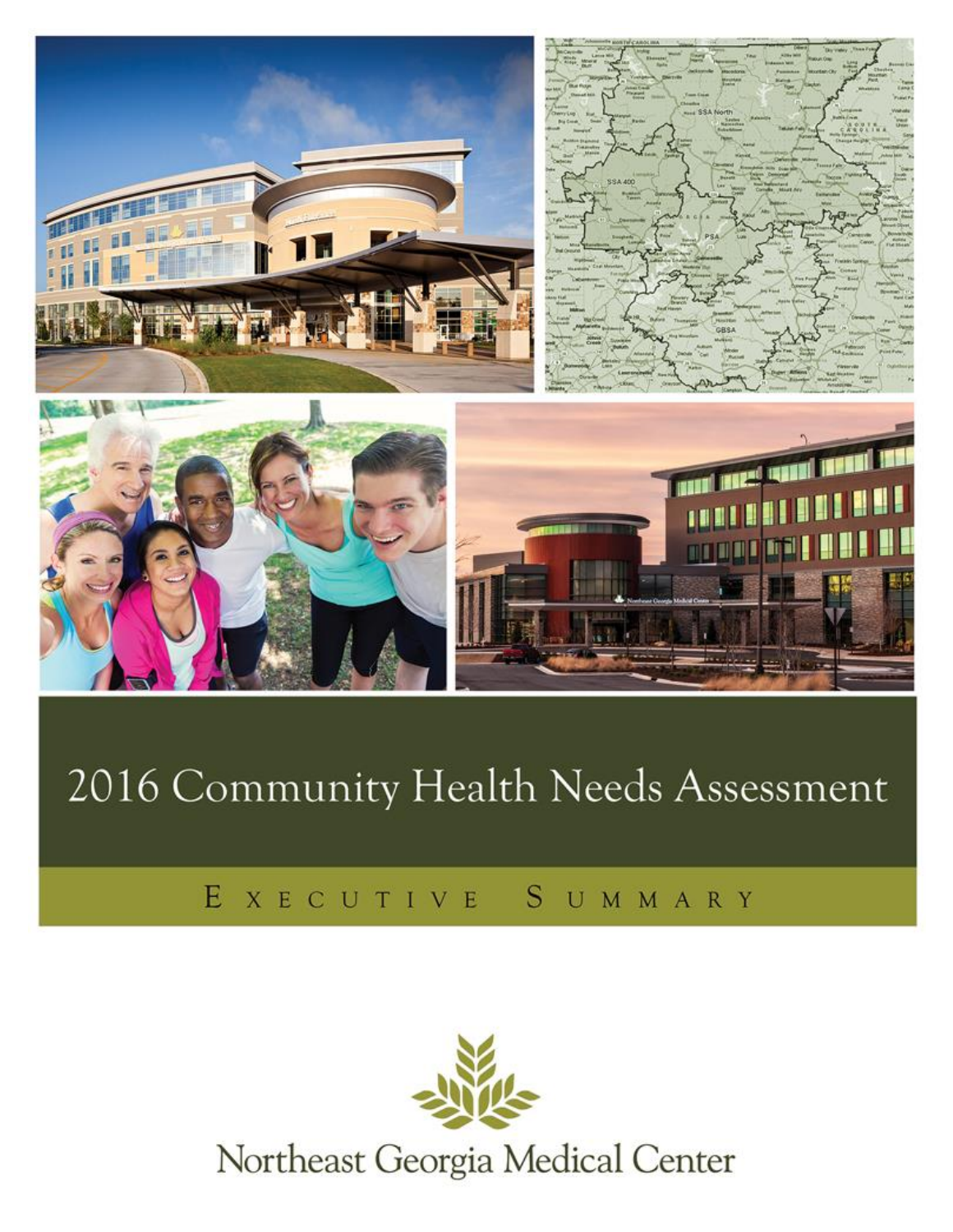### **NGMC:** *Improving the Health of the Community in All That We Do*

As the trusted healthcare provider for this region, Northeast Georgia Medical Center (NGMC) and the communities it serves have long shared a symbiotic relationship where each worked to care for the other knowing that a community without a strong hospital could not prosper, and that the hospital could not stay strong without the support of its community.

NGMC serves over 800,000 people in 13 counties through two hospital campuses, NGMC Gainesville and NGMC Braselton, providing technology and expertise that saves lives and enhances quality of life.

As a not-for-profit hospital**,** all revenue generated above operating expenses is returned to the community through improved services and innovative programs, and NGMC's [Charity Care Policy](http://www.nghs.com/charity-care-policy) supports the provision of care for indigent patients, regardless of their ability to pay. In fact, in 2015, NGMC's cost of caring for the indigent in Hall County was \$19.8 million and another \$15.4 million to residents outside Hall County. Since 2000, NGMC has provided nearly three times the amount of indigent and charity care set forth in requirements by the Department of Community Health for successful passage of a certificate of need for new services.

NGMC continues to invest in projects to improve the care we deliver to our patient and to enhance patient safety. The organization invested \$200 million in the NGMC Braselton campus and has also recently invested in Trauma Level II Designation as well as in a system for electronic medical record (EPIC).

For 65 years, Northeast Georgia Medical Center has worked to improve the health of our community in all we do. We are dedicated to improving the health and quality of life of the people of Northeast Georgia, and we value cooperative efforts with community organizations and other healthcare providers to improve the health status of area residents.

### **Community Health Needs Assessment**

NGMC has completed community health needs assessments (CHNAs) since the late 1990s. In 2015, NGMC engaged Truven Health Analytics to help collect and analyze the data for the 2016 CHNA and to compile a final report made publicly available on September 30, 2016.

Whereas previous assessments focused mainly on Hall County, the 2016 project expanded to include other counties in our service area. The geographic boundaries for the study encompass the counties where 90% of NGMC hospital admissions originate. These counties were grouped into four communities based on consideration for patient volume, location, and the broad interests of the community, including medically underserved populations, low-income persons, minority groups, or those with chronic disease needs. The four communities are: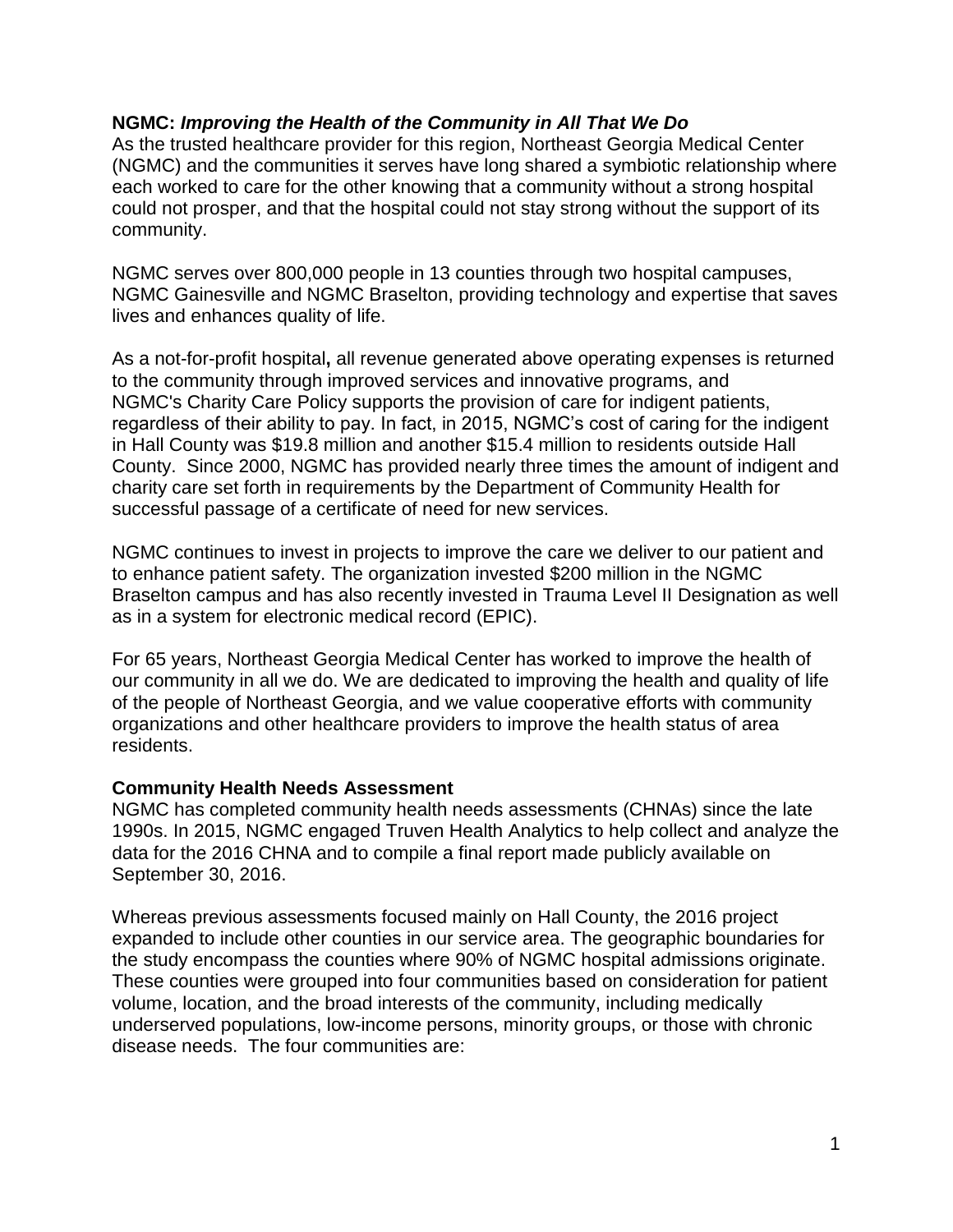- Primary Service Area (PSA)
- Secondary Service Area 400 (SSA 400
- Greater Braselton Service Area (GBSA)
- Secondary Service Area North (SSA North)



#### **Process**

A quantitative and qualitative assessment was performed by Truven Health. More than 100 public health indicators were evaluated for the quantitative analysis. Community needs were identified by comparing each community's value for each health indicator to that of the state and nation. Where the community value was worse than the state, the indicator was identified as a community health need. After initial community needs were identified, an index of magnitude analysis was conducted to determine the relative severity of the issue.

Input from the community was gathered for the qualitative analysis via focus groups and interviews conducted by Truven Health. Focus group participants and interviewees included community leaders, public health experts, and those representing the needs of minority, underserved, and indigent populations. Additional input from low-income, Latino, and uninsured residents was gathered in the form of a survey conducted by a third party.

The outcomes of the quantitative and qualitative analyses were aligned to create a comprehensive list of health needs for each community. Next, the health needs were compiled to create a health needs matrix for each community in order to illustrate where the qualitative and quantitative data correspond as well as differ.

**% of**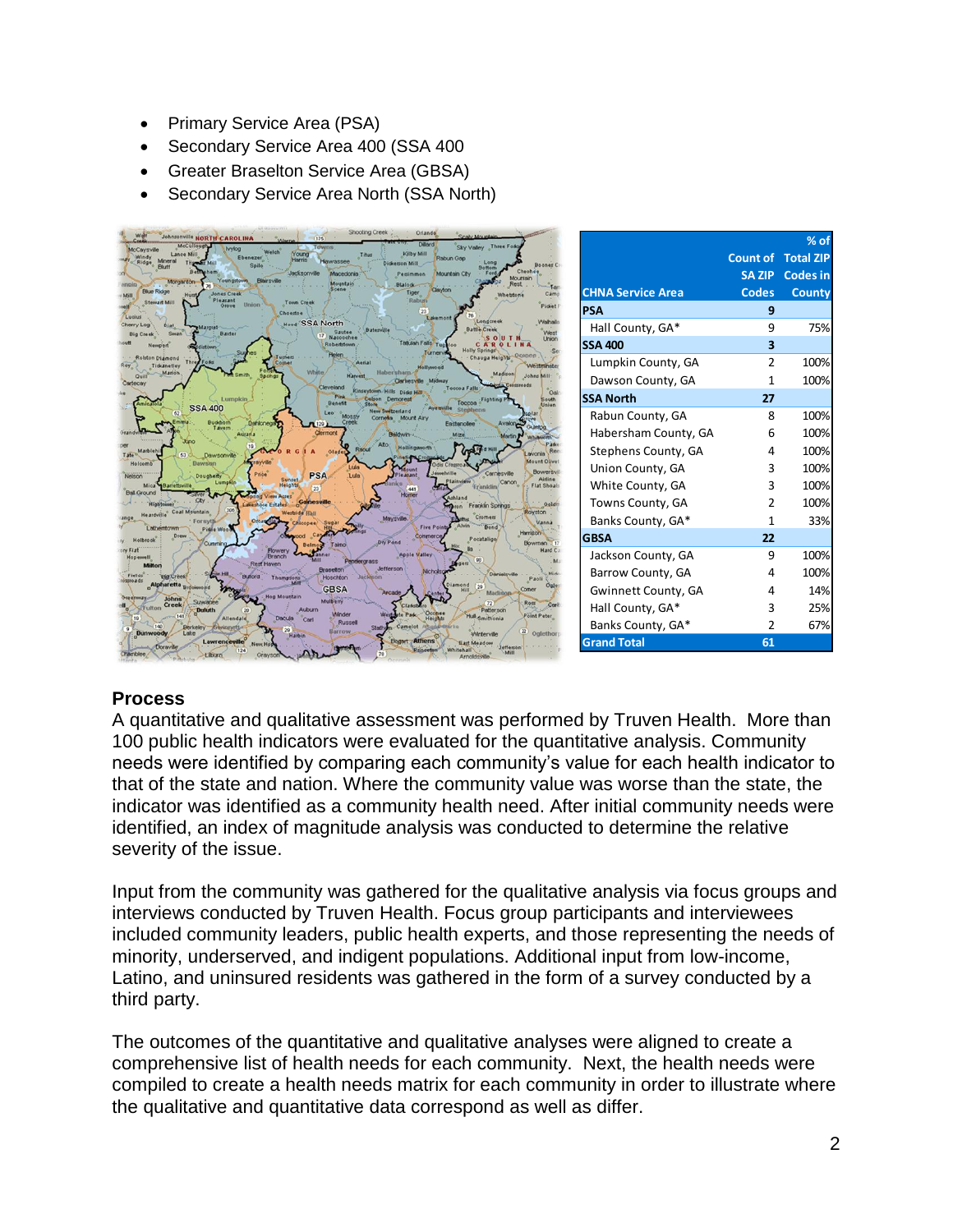In May 2016, a prioritization meeting was held in which the health needs matrix was reviewed by the NGMC CHNA workgroup and members of an appointed NGMC Board Level Committee to establish and prioritize significant needs for the communities. Members of these groups included community leaders from various Northeast Georgia Health System boards, as well as NGMC representatives with high community interaction such as through the emergency department and case management. The meeting was moderated by Truven Health and included an overview of the community demographics, summary of health data findings, and review of each community's identified health needs.

Participants all agreed the health needs which deserved the most attention and considered significant were those identified both through the quantitative analysis as worse than benchmark by a greater magnitude, as well as identified as a common theme through the qualitative analysis.

The NGMC Board Level Committee met in March 2016 to identify several criteria for prioritizing the significant health needs for each community. They were:

- 1. Alignment with mission, vision and values of organization
- 2. Consequences disability, premature death, social, economic or other burdens to the community
- 3. Magnitude number of people the problem affects, either actually or potentially
- 4. Root Cause issue is a root cause of multiple problems, possibly affecting multiple issues

Utilizing that criteria, each community's significant health needs were rated on the criteria resulting in an overall score. The session participants subsequently reviewed the prioritized health needs for each community and made a recommendation as to which of the prioritized significant health needs NGMC should address based on a scoring process. The recommendation was based on the needs with the highest overall score, as well as commonality across the four communities in order to leverage resources effectively.

In July 2016 the NGMC senior leadership team reviewed the health needs identified in the assessment as well as the recommendations made by the Northeast Georgia CHNA Workgroup and members of the NGMC Board Level Committee. The leadership team took into consideration the impact of the need on the community, current organizational initiatives, as well as organization's strengths, resources, and ability to impact the health needs identified. After careful consideration, the leadership team validated, refined, and expanded the list of health needs NGMC will address. The finalized community health needs to be addressed by NGMC by geographic area are as follows: